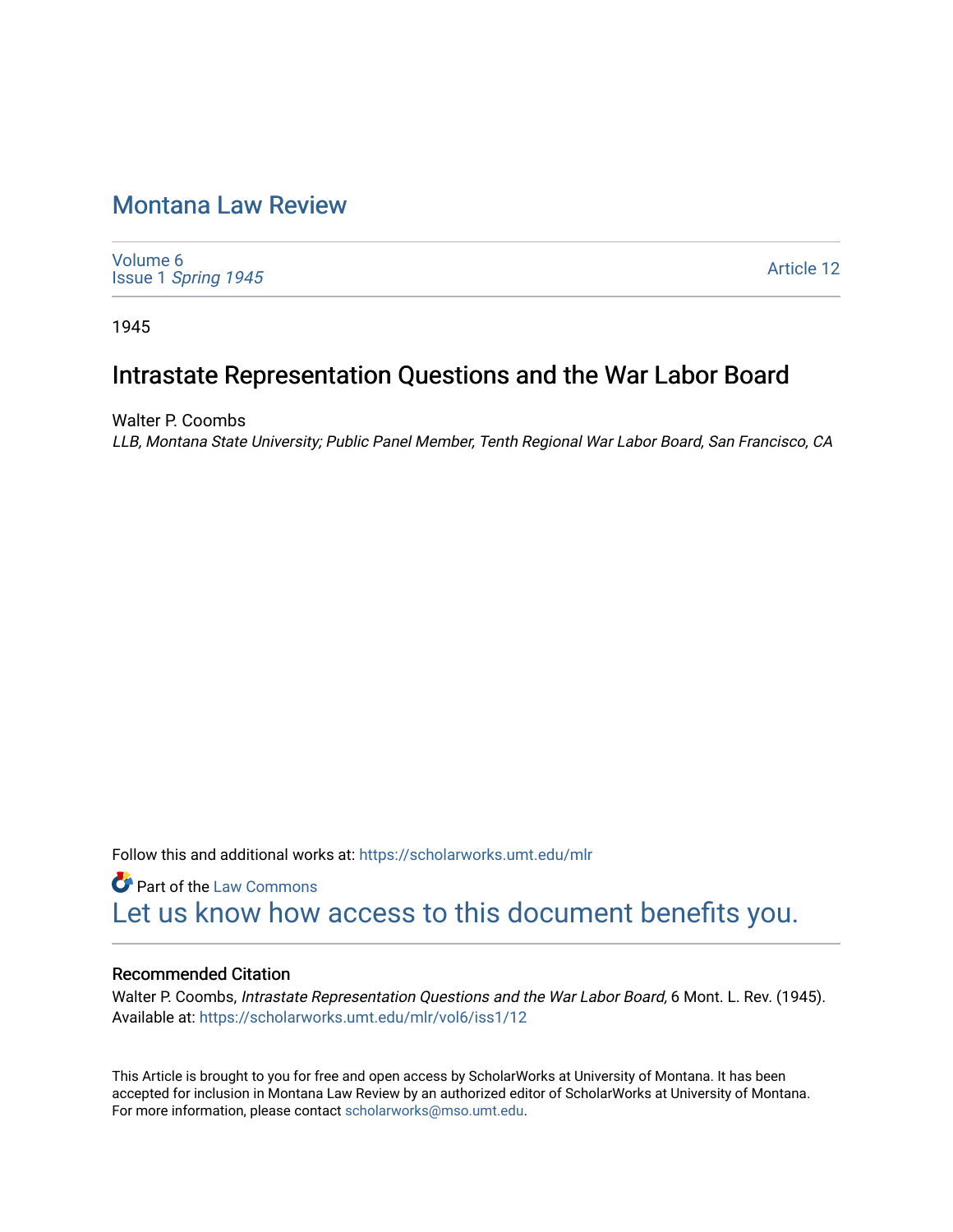# **Intrastate Representation Questions and the War Labor Board**

**WALTER** P. **COOMBS\***

There is no statute of the State of Montana which requires an employer to recognize a union as the exclusive bargaining agent for the employees in his establishment, nor is there any instrumentality of the State which is empowered to determine such a representation question. Indeed, because of the State's lack of a labor relations act, a union which has lost its entire membership might be successful in a War Labor Board proceeding in securing the enforcement and continuation of a prior union shop agreement.

The only Federal agency which may act in a dispute over the issue of representation arising in the State of Montana between a labor organization and an employer involved wholly in intrastate commerce is the National War Labor Board. Whether the Board will assume jurisdiction in such a case seems to have been definitely decided, and in recent months, the Board has defined the extent of its jurisdiction in this field.

The authority of the National War Labor Board stems both from Executive Order of the President (Executive Order 9017 of January 12, 1942) and statutory enactment-the War Labor Disputes Act of June 25, 1943, popularly known as the Smith-Connally Act, 57 Stat. 163. While the authority of the National Labor Relations Board under the Wagner Act, 49 Stat. 449, is dependent upon the commerce clause of the Constitution, the War Labor Disputes Act derives its authority from the War Powers of the Congress and distinctions between interstate and intrastate commerce are not germane to its exercise. *(Hirabyoshi v. U. S.* 320 U. **S.** 81, 63 **S.** Ct. 1375, 87 LE 1774 (1943); *U. S.* v. *MacIntosh,* 283 U. **S.** 605, 51 **S.** Ct. 570, 75 LE 1302 (1931) **;** *Schenck v. U. S.,* 249 U. **S.** 47, 39 S. Ct. 247, 63 LE 470 (1919) **;** and *Hamilton* v. *Kentucky Distillers Co.* 251 U. **S.** 146, 40 **S.** Ct. 106, 64 LE 194 (1919). See also *J. Greenebaum Tanning Co.* 10 W. L. R. 527 (194).

Section 7(a) (1) of the War Labor Disputes Act provides that the War Labor Board shall have jurisdiction over any labor

<sup>\*</sup>LL.B., Montana State University, **1941.** Public Panel Member, Tenth Regional War Labor Board, San Francisco, Calif.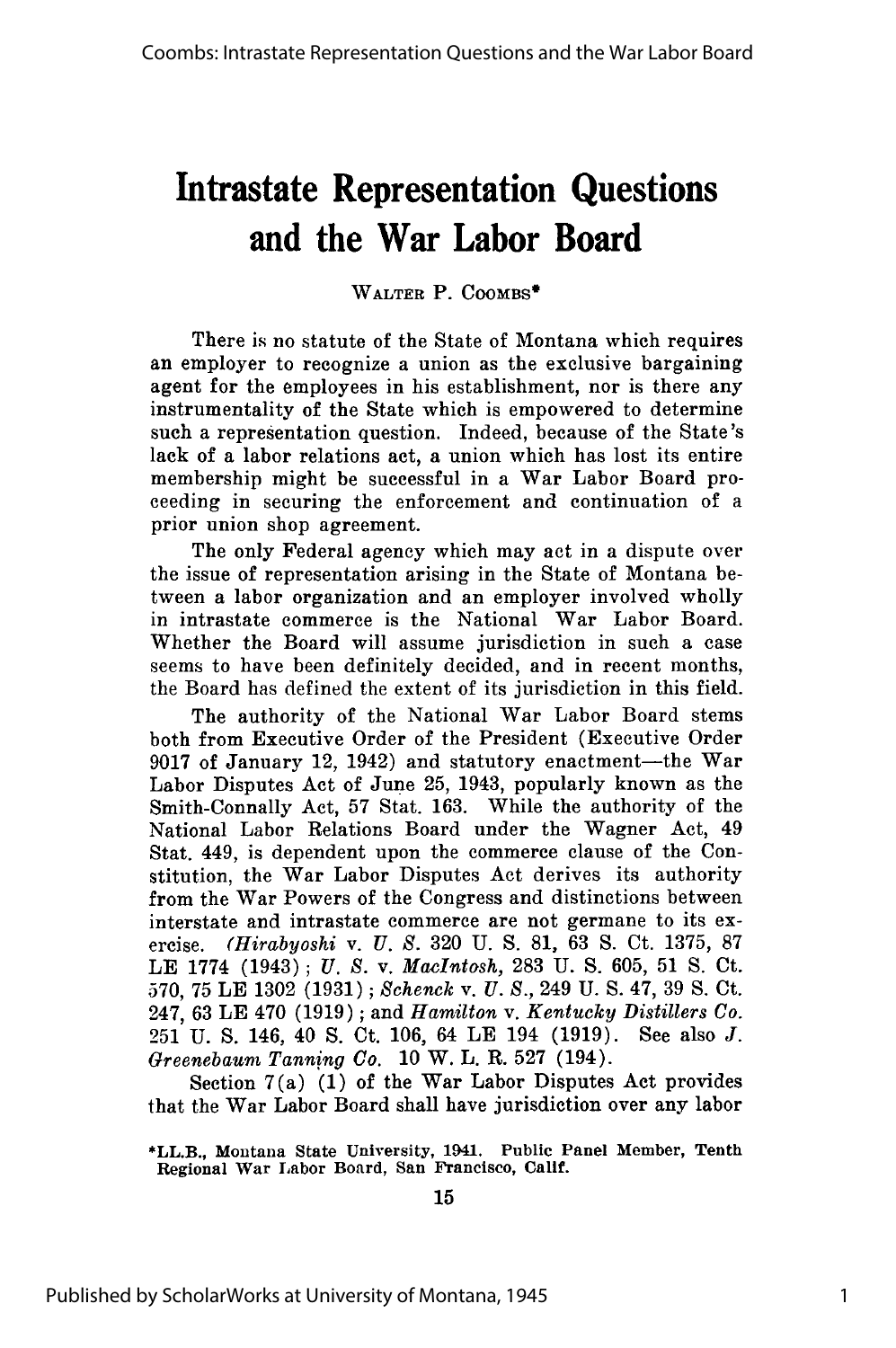16

#### MONTANA LAW REVIEW

dispute which has "become so serious that it may lead to substantial interference with the war effort." State boundaries have no part to play in a determination based upon this test for the war powers of Congress carry no such restriction.

Under the Act, the Conciliation Service of the Department of Labor is empowered to certify to the National War Labor Board those labor disputes which may lead to substantial interference with the war effort and which cannot be settled by collective bargaining or conciliation. (Section 7 of the Act). Such certification is accepted as conclusive by the Board on the question of its jurisdiction. *(J. S.* Bache *and* Co., 15 W. L. R. 58 (1944).

The War Labor Board, in its early days of operation, did not have a clearly defined policy regarding the handling of representation questions in those cases where the union had neither been recognized by the employer nor certified by a state labor relations board but where a dispute had been referred to it by the United States Conciliation Service in accordance with the above procedure. Thus, the various Regional Boards sought a formula by which the rights of the parties could be protected, the needs of war production met, and stable industrial relations established. In some cases, elections to determine the majority bargaining agent were ordered. In a case involving a California employer, *Lacey Milling Company,* Case No. 111-2988-D, (unreported), (1943), a Regional War Labor Board directed that an election be held within fourteen days of the date of the board's order to determine the bargaining agent. An election was held and a majority of the employees in the unit voted in favor of no union and no contract resulted. In a similar case, *Austin Co.* Case No. 4264-D, (unreported), (1943) **;** another Regional board appointed a hearings officer to conduct an election. As a result, the board certified three unions as the bargaining agents for their members and ordered the company to bargain collectively.' On review, the National Board sustained the regional board's action.

As more and more labor disputes arose over representation issues concerning employers in intrastate operations, it became

<sup>&#</sup>x27;This technique, that of ordering the parties to bargain, (in interstate cases), was later determined to be an invasion of the province of the National Labor Relations Board, and subsequent cases limit the order to specific issues and provide, generally, a time limit of thirty days in which the parties may have to negotiate further. Fred A.<br>Snow Co. 17 W. L. R. 241 (1944) Section 7 of the War Labor Disputes<br>Act provides: "... the Board shall conform to the provisions of ...<br>the National Labor Re the National Labor Relations Act . . . and all other applicable provisions of law. . . "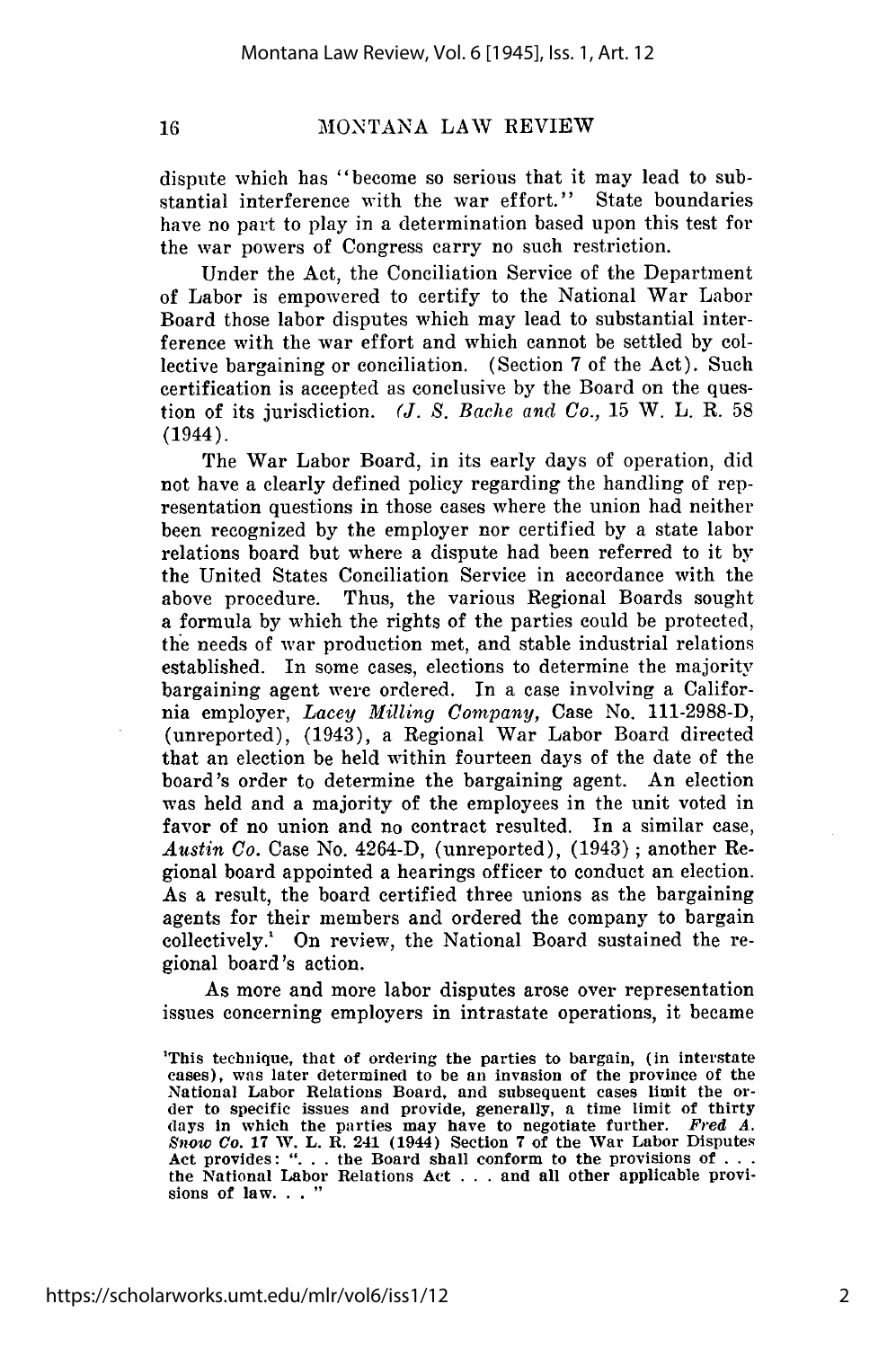# **INTRASTATE QUESTIONS**

apparent that the War Labor Board would be gradually, yet increasingly, entering a field where hitherto most state legislatures had not seen fit to enter and where the Board would exercise powers akin to those of a statutory labor relations board. After a period of uncertainty, in a series of cases, the National Board announced that "where no applicable labor relations law (state or federal exists) and where the dispute is solely one of representation, the Board will decline jurisdiction." *Savannah and Atlanta, Georgia Laundries,* 14 W. L. R. **11** (1944). In the Simon *J. Murphy Case,* 14 W. L. R. 7, (1944), the Board, speaking through its Chairman, William H. Davis, said:

"Where the National Labor Relations Act is not applicable, the War Labor Board cannot involve itself in the determination of questions of appropriate unit or questions concerning the conduct of elections and the determination of the results of elections over objections. Such determinations are for the period preceding collective bargaining; the work of this board is, in the main, tied in with the period subsequent to negotiations, when collective bargaining has broken down. Our experience has been that action by the War Labor Board taken in the period when a union is unrecognized or uncertified has not generally avoided recurring difficulties between the parties."

The Board's most compelling reason for declining to accept jurisdiction in these cases was predicated largely on a desire to be relieved from the administrative burden which it felt would thereby be imposed. It is questionable, however, whether the failure of the Board to continue to decide all labor disputes, including intrastate representation cases, proved to be sound, and it was generally considered that the Board had abdicated part of its responsibility for the settlement of war-time labor disputes. A natural result of the policy was that a great many actual labor disputes were without a forum, and a dangerous loophole for war-time strikes was created. In this connection, the statement made by Dean Wayne L. Morse, former public member of the War Labor Board in the *Reuben H. Donnelly* case, 7 W. L. R. 198, (1943), is noteworthy.

**"...** the maintenance of a sound domestic economy is essential to the war effort. A threatened strike or lockout in any community in the land is bound to disturb and disrupt the economic life of the community... Hence it is the opinion of the War Labor Board that it would indeed be unrealistic for it to attempt to classify labor disputes into two main categories, namely, those which affect the prosecution of the war and those which do not."

17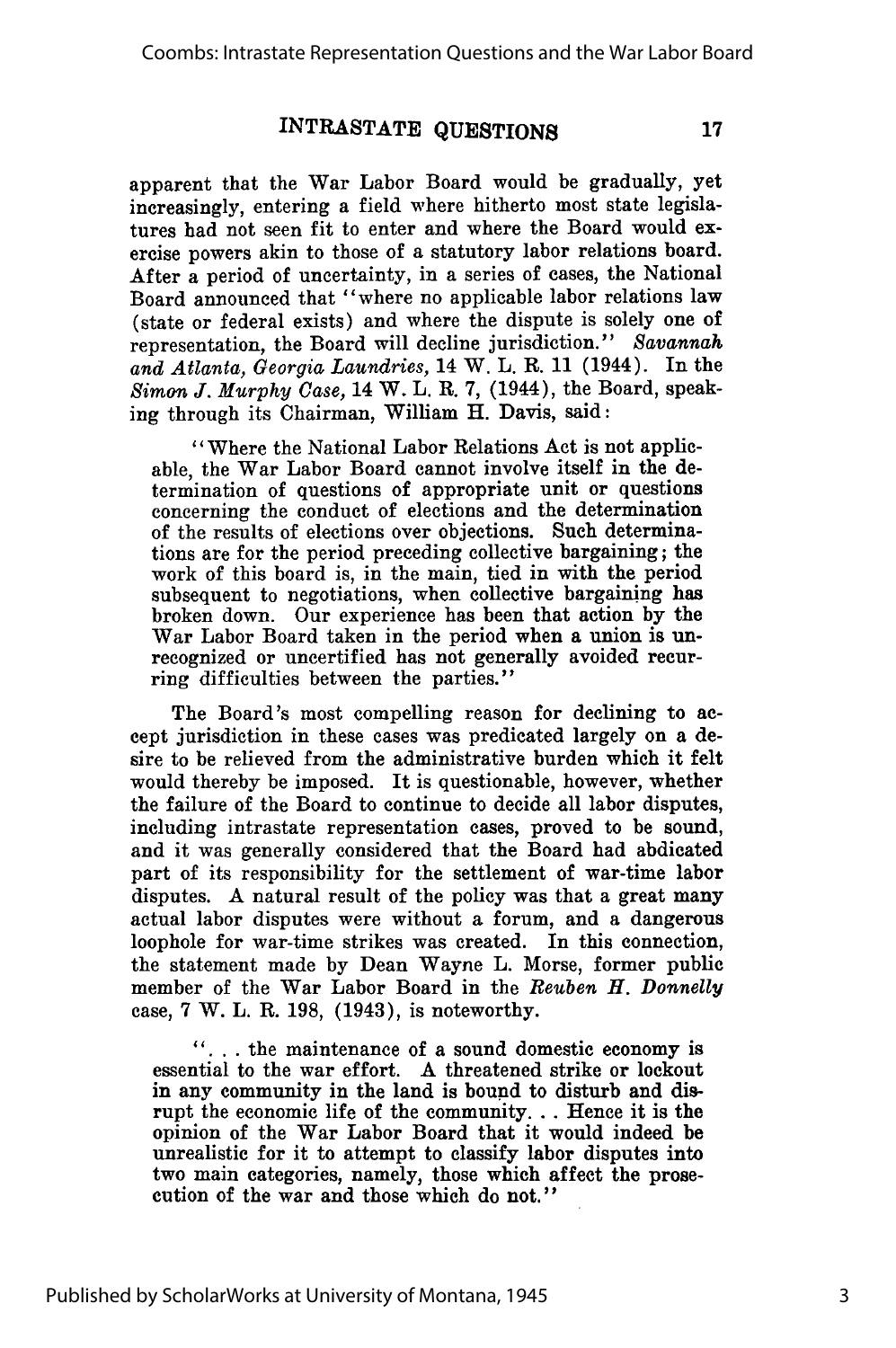18

### MONTANA LAW REVIEW

In July of 1944, the National War Labor Board passed a resolution concerning the exercise of its jurisdiction over intrastate representation questions. It was made clear that "the board will normally exercise its jurisdiction over these cases only when the Union involved has demonstrated that it represents a substantial number of employees concerned. **.** . The Regional Board to which such a case is assigned may conduct whatever further inquiry into the question it deems necessary or appropriate." *Resolution on Intrastate Cases* (17 W. L. R. liii). The Board makes it clear that it "will accept the Union only as the representative of its actual members and will issue no order which would require the employer to recognize or bargain collectively with an unrecognized and uncertified union as the exclusive representative of all its employees."

Thus, in a number of recent cases, both on a regional and national scale, the Board, having found that a Union represents a substantial number of employees, has thereupon fixed the terms and conditions of employment which shall thereafter exist between the parties. *Tygart Limestone Co.* 18 W. L. R. 49 (1944) ; *Weber Milk Co.* 17 W. L. R. 361, (1944) ; *Brooklyn Cen. tral YMCA,* 17 W.L.R. 249. (1944); *Cape Giraudeau Merchants Assn.,* 15 W. L. R. 3 (1944). In these cases, the problem before the Board has been fairly simple. The Union, during the time the case is in the hands of a conciliator of the United States Conciliation Service or later may be required to produce evidence as to its actual membership. Although it is still an unsettled question, and the Board has not been called upon to specify an exact figure, it has been indicated at least administratively, that the statement, "a substantial number of the employees concerned" will be construed to mean at least thirty per cent of the employees in the appropriate unit. In order, however, to insure uniformity with NLRB practice, the Board will probably set this figure at over fifty per cent.

Thus, if a Union can demonstrate through its membership records, sworn statements, a cross check, or another acceptable method that it represents a total of at least a third of the employees in the unit, the Board may fix the terms and conditions of employment which will obtain for the employees involved. Generally, this device works to the advantage of the Union, for it unquestionably aids organization and limits to a considerable degree the freedom of action of the employer. In many instances, the Union is able to secure more concessions, and even Federal law and procedure will now operate to assist the Union. For example, if the employer wishes to secure approval of a voluntary wage or salary adjustment under the Wage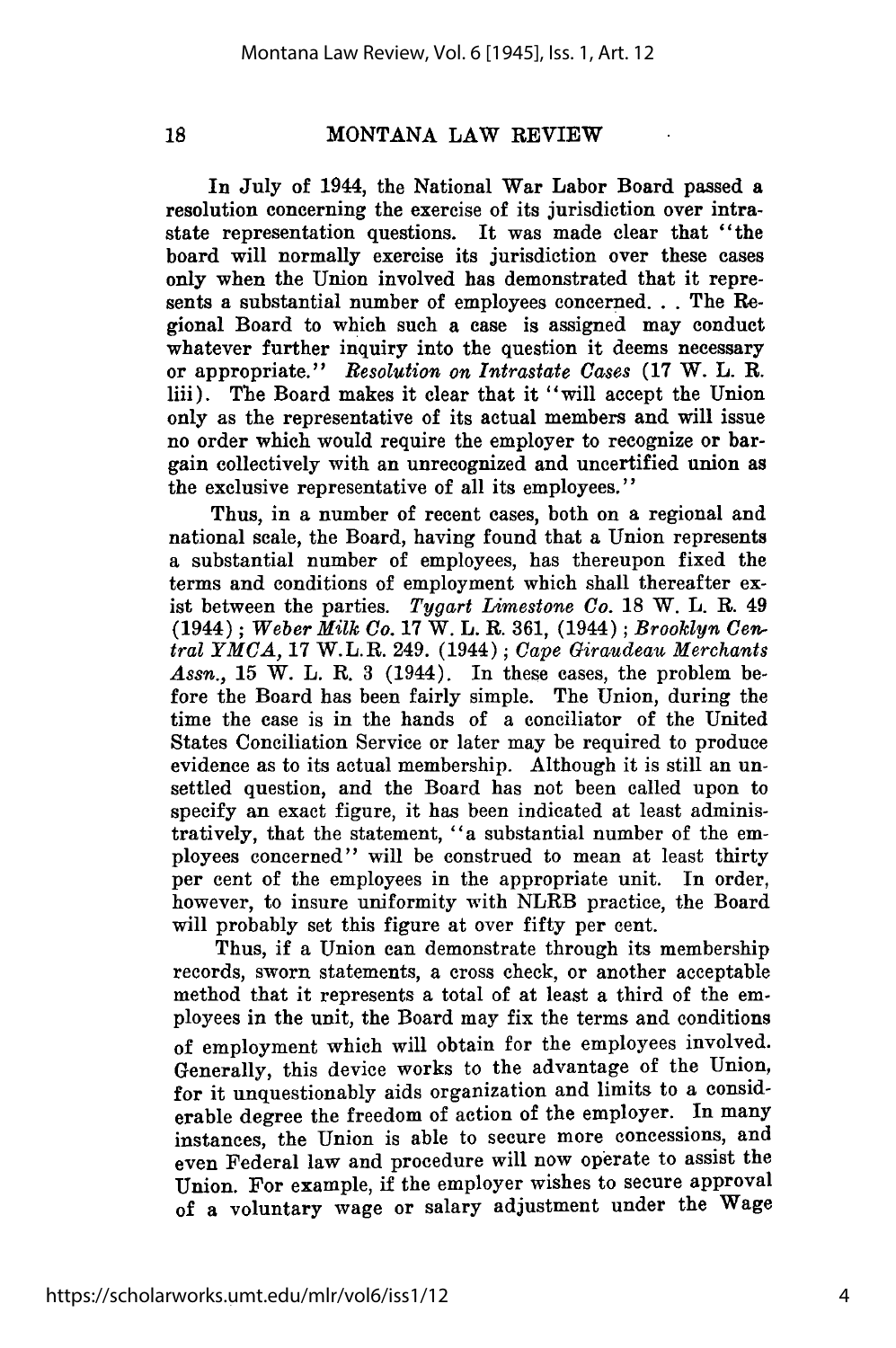#### INTRASTATE **QUESTIONS**

Stabilization Act (Act of Congress of October 2, 1942), for those employees not represented **by** the Union but in the same bargaining unit, the signature of the Union's representative may be required on the form **10** application, and the employer must inaugurate any wage increase strictly in accordance with the wage stabilization division ruling which prohibits any discrimination against the Union.<sup>3</sup>

Contrast this then with the situation in a State where a labor relations act is in force. There, the question of majority representation becomes important, and the so-called "thirty per cent rule" has no application. Unless a majority of the employees in the bargaining unit vote in favor of the particular union, no contract or terms of employment results. This concession, though minor, indicates that the War Labor Board has not found it expedient to relinquish too great a portion of its jurisdiction over intrastate cases and it has found it necessary to reassert jurisdiction it attempted to relinquish.<sup>8</sup>

A second situation arises in those intrastate cases where the employer has extended recognition voluntarily to the Union, or has, **by** virtue of economic means the Union had at its disposal prior to the no-strike pledge, entered into a signed agreement. Again, in these cases, usually no inquiry is made into the number of employees actually members of the Union. The basic test is whether or not the War Labor Board will permit an employer to withdraw from a labor agreement which

'It should be borne in mind, however, that the Board will only prescribe appropriate terms and conditions of employment and as the resolution **ot** July 12, 1944, (op. cit.) points out: ... "Will issue no order which would require the employer to recognize or bargain collectively with an unrecognized and uncertified union as the exclusive representative of all employees. Thus, on issues such as check off and union security, and even including the board's war-time formula of main-tenance of membership, the board has indicated it will not act. See *Weber Milk Co.* (op. cit.) and *Brooklyn Central YMCA,* (op. **cit)**

**<sup>20</sup>n** this precise point, **i.e.,** whether or not the War Labor Board will permit an unrecognized, uncertified union to join in a form **10** application for a wage adjustment filed **by** the employer, the WLB Manual of Operations is silent. The Regional Boards have generally held that the facts in the particular case are controlling. In two recent cases in the Tenth Region (California, Arizona and Nevada), both unreported, Cases '10-15261, *Barker Brothers,* and 111-13084, *Hale Brothers,* both retail establishments in intrastate commerce, the Regional Board held up action on form 10 applications despite the fact the union in each Instance was unrecognized. The basis for the Regional Board's action appeared to be that they would not permit the employer to take unilateral action on a matter affecting union organization and conditions of employment where the union could demonstrate it possessed more than a substantial number of the employees involved and where a dispute case was certified to the War Labor Board by the U. **S.** Conciliation Service.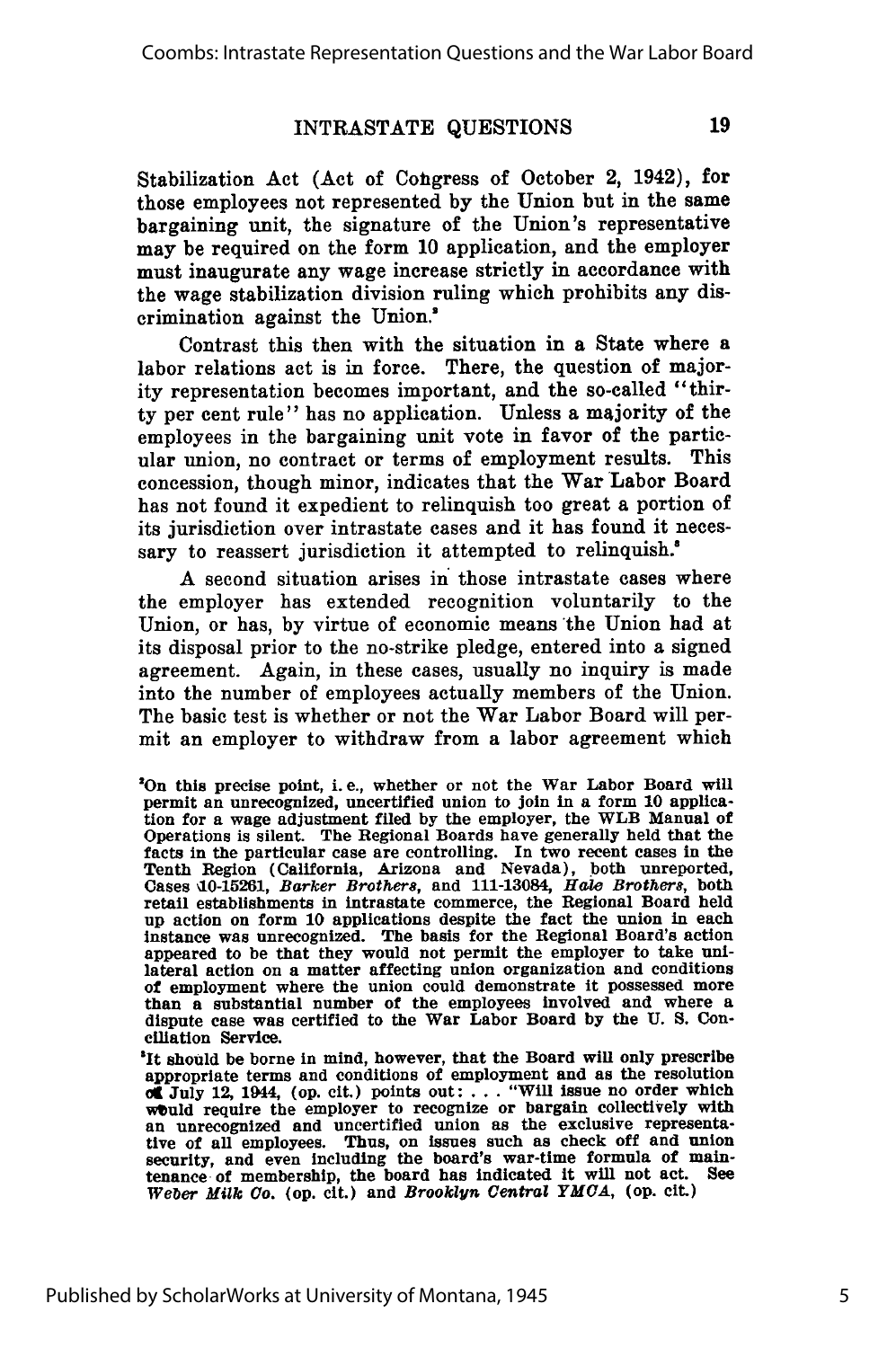20

## MONTANA LAW REVIEW

**he** has previously entered into. The Board's resolution states: "In the absence of substantial evidence to the contrary, the Board will act on the presumption that the status of the Union has not changed and will recognize the Union's exclusive right of representation as established in the prior collective bargaining agreement." What will serve as "substantial evidence" again depends on the facts of each case. Thus, in *Abraham's Markets,* **(111-10972),** (1944), unreported, a Regional Board (subsequently affirmed **by** the National Board) directed the employer to abide **by** the terms of a collective bargaining agreement wherein the employer had voluntarily extended recognition to a union. The majority opinion states:

"It may be argued that in view of the fact that the Union represents none of the employees presently employed **by** the employer, this should militate against the Board's accepting jurisdiction. To follow that course would clearly be an unrealistic step for it would permit this employer who has consistently refused to carry out the terms of his contract to benefit thereby during this war-time emergency."

Thus an employer may be ordered to continue in effect for the duration of the present emergency a union contract despite the fact that he can demonstrate that the Union no longer has a single member employed in his establishment and that he is engaged solely in intrastate commerce. (See also *Basha's Markets* **17** W. L. R. 407, (1944) where a similar conclusion was arrived at on the basis of the Board's resolution on intrastate commerce).

The explanation of this, of course, is that if **by** his own action, the employer has failed to follow the terms of his contract and has discriminated against union members, the War Labor Board considers that the interests of stable war-time labor relations require that he be denied the right to be freed from what he may term the burden of a union shop contractual provision. The War Labor Board has reiterated over and again that it will continue in effect a union or closed shop if such existed contractually prior to the no-strike pledge and that it will not order such a provision where the parties have not reached agreement and included it in their contract.'

'See Harvill Aircraft Die Castings Corp. **6** W. L. B. 334 (1943) as affirmed **by** Weber Showcase and Fixture Co. 12 W. L. **R.** 142, (1944). "The National War Labor Board, -in its basic policies, holds that the Government will not use its sanctions during this war to establish or disestablish the union shop. **By** this decision, notice is now given to disestablish the union shop. By this decision, notice is now given to both workers and management, beyond future misunderstanding or appeal, that no company can take advantage of the Board's standard